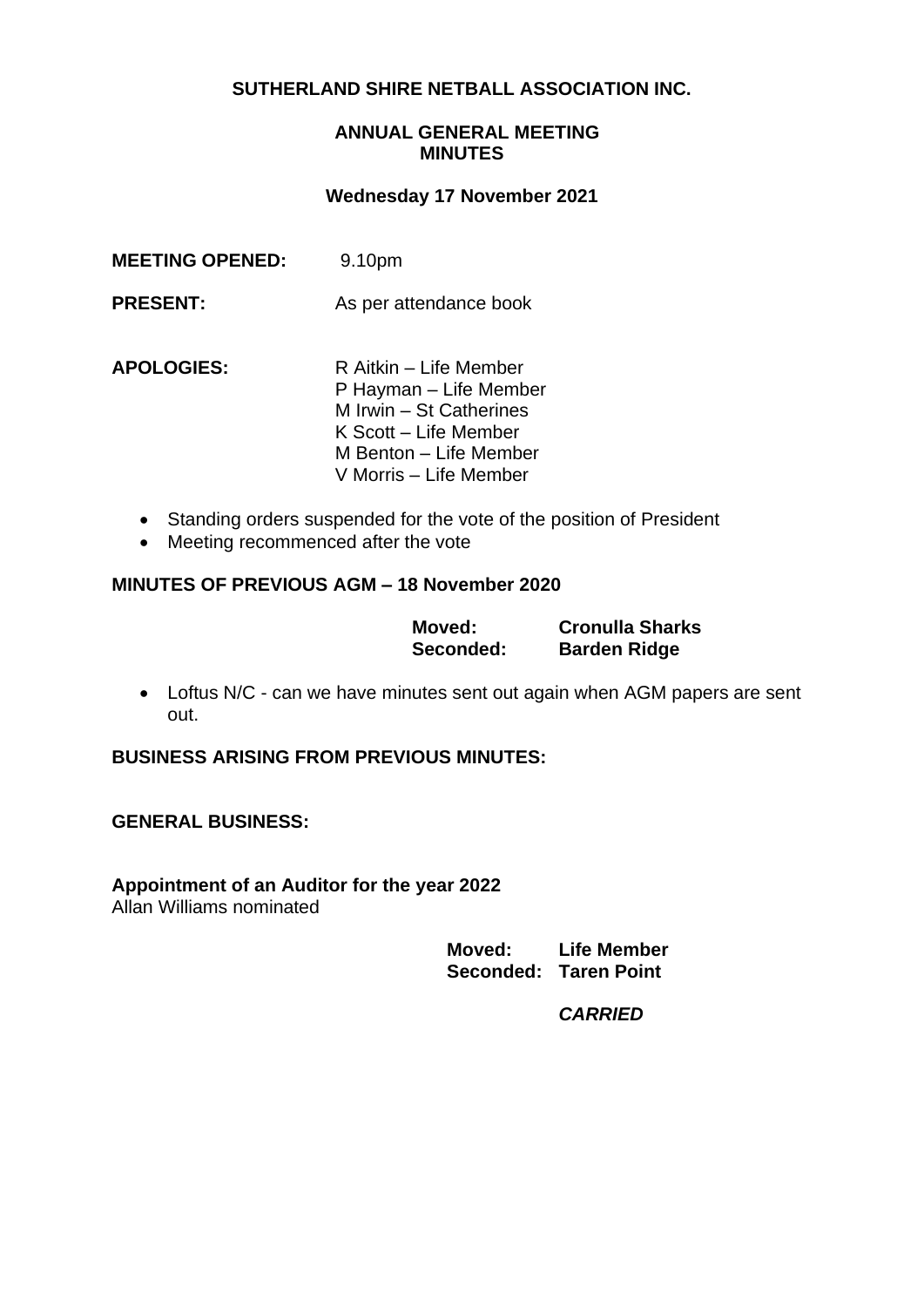## **REPORTS**

## **ANNUAL BALANCE SHEET**

• Connells Point N/C questioned the \$82,710 rep accommodation expenditure listed in the Profit & Loss. Vicki Kerr advised she had also questioned this figure.

Due to Covid-19 the 2020 season had a delayed start and a delayed finish. As a further result some expenses and payment of those expenses for 2020 also ran into the 2021 financial year. Figures for 2020 were reduced because of cancelled events hence refunds received. JNR State Titles was postponed until the end of September which is after the end of the financial year. It was later cancelled all together.

Del Rio (Development Camp) was cancelled due to flooding. They have given us a credit for food and accommodation for 2022.

Some refunds came back to SSNA after the close of the financial year. The auditor combines relevant expenses together. In future an itemised account to be provided, and the account to be renames Rep Expenses.

| Moved:    | <b>Menai Hawks</b> |
|-----------|--------------------|
| Seconded: | Gymea              |

*CARRIED*

#### **ANNUAL REPORTS**

| All Reports be accepted | Moved:<br>Seconded: Storm | <b>Life Member</b> |
|-------------------------|---------------------------|--------------------|
| <b>PRESIDENT</b>        | Moved:<br>Seconded:       |                    |
| <b>VICE PRESIDENT</b>   | Moved:<br>Seconded:       |                    |
| <b>SECRETARY</b>        | Moved:<br>Seconded:       |                    |
| <b>TREASURER</b>        | Moved:<br>Seconded:       |                    |
| <b>REGISTRARS</b>       | Moved:<br>Seconded:       |                    |
| <b>UMPIRES CONVENOR</b> | Moved:<br>Seconded:       |                    |
| <b>TOURNAMENT</b>       | Moved:<br>Seconded:       |                    |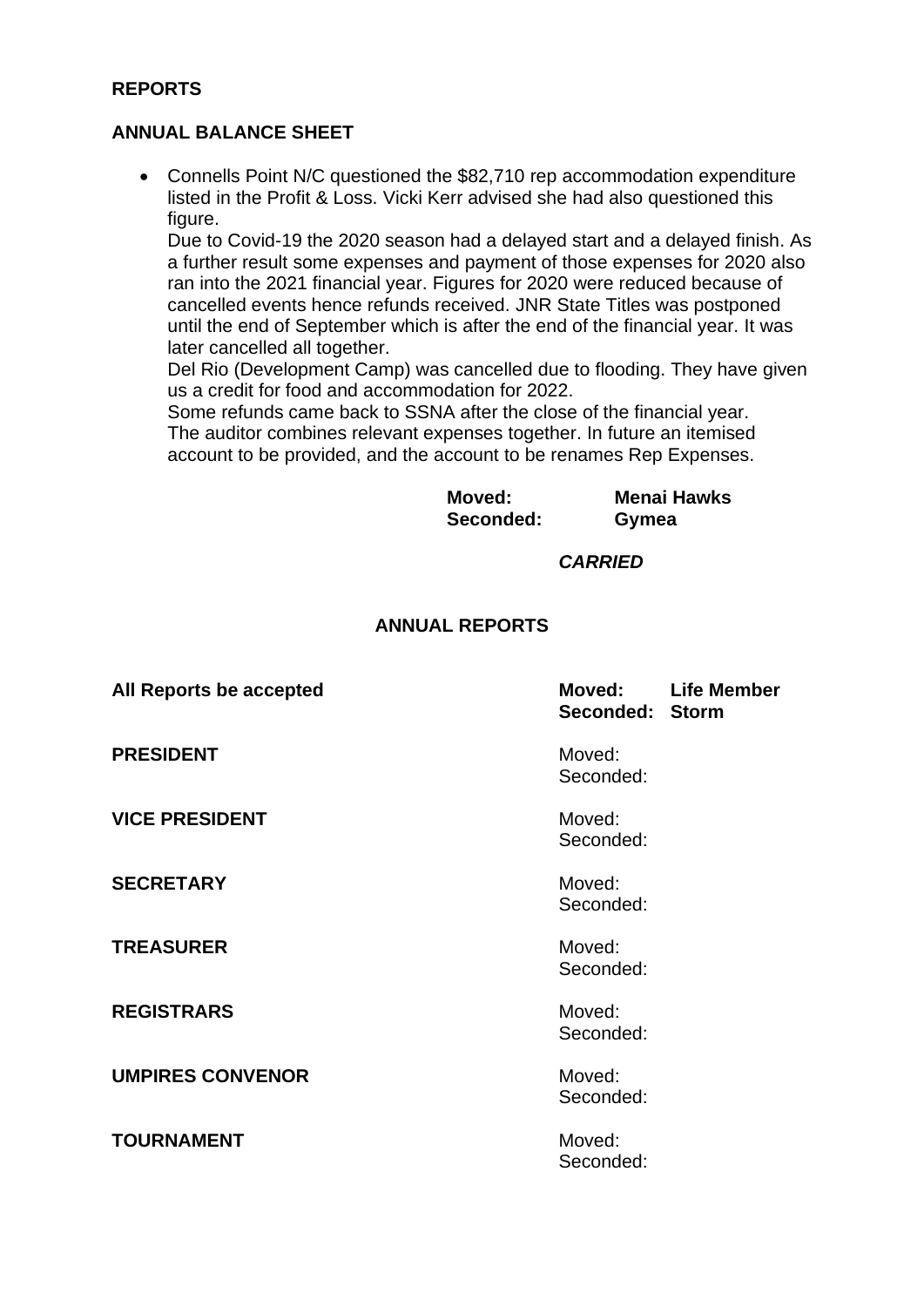| <b>REP LIAISON OFFICER</b>      | Moved:<br>Seconded: |
|---------------------------------|---------------------|
| <b>SELECTION COMMITTEE</b>      | Moved:<br>Seconded: |
| <b>TOURNAMENT CO-ORDINATOR</b>  | Moved:<br>Seconded: |
| <b>COACHING CO-ORDINATOR</b>    | Moved:<br>Seconded: |
| <b>JUNIOR GRADING COMMITTEE</b> | Moved:<br>Seconded: |
| <b>SENIOR GRADING COMMITTEE</b> | Moved:<br>Seconded: |

## *CARRIED*

- The Tournament Coordinator advised that we need a plan in place for 2022. She is doubtful the courts at Bellingara will be ready in time for Day 1. May need set timeslots. Will need to play at the Ridge. Would like to consider a mixed netball comp. The Tournament Committee to present some ideas at the next meeting.
- Walking Netball has been a wonderful social time for many of the community. It was played on a Monday night at the courts from 7-8pm. and began in February. Each week the numbers varied from 10 to 20. and a couple of weeks 20 to 25. We had participants male and female participants who have never played netball before, previous players and retired current players and even family combinations! The laughter, friendships and netball skills that were developing was wonderful. Due to Covid, the weekly games ceased.

I look forward to starting up again as soon as possible. Anne Heptinstall

## **Moved & Seconded Executive that the Calendar for 2022 be accepted**.

## **CALENDAR FOR 2022**

| Wed 02 March          | Team registrations close - midnight   |
|-----------------------|---------------------------------------|
| Sat 05 & Sun 06 March | <b>SSNA Paper Grading</b>             |
| Sun 06 March          | 16yrs Practical Grading (if required) |
| Sat 12 March          | 10yrs Practical Grading               |
| Sun 13 March          | Tournament                            |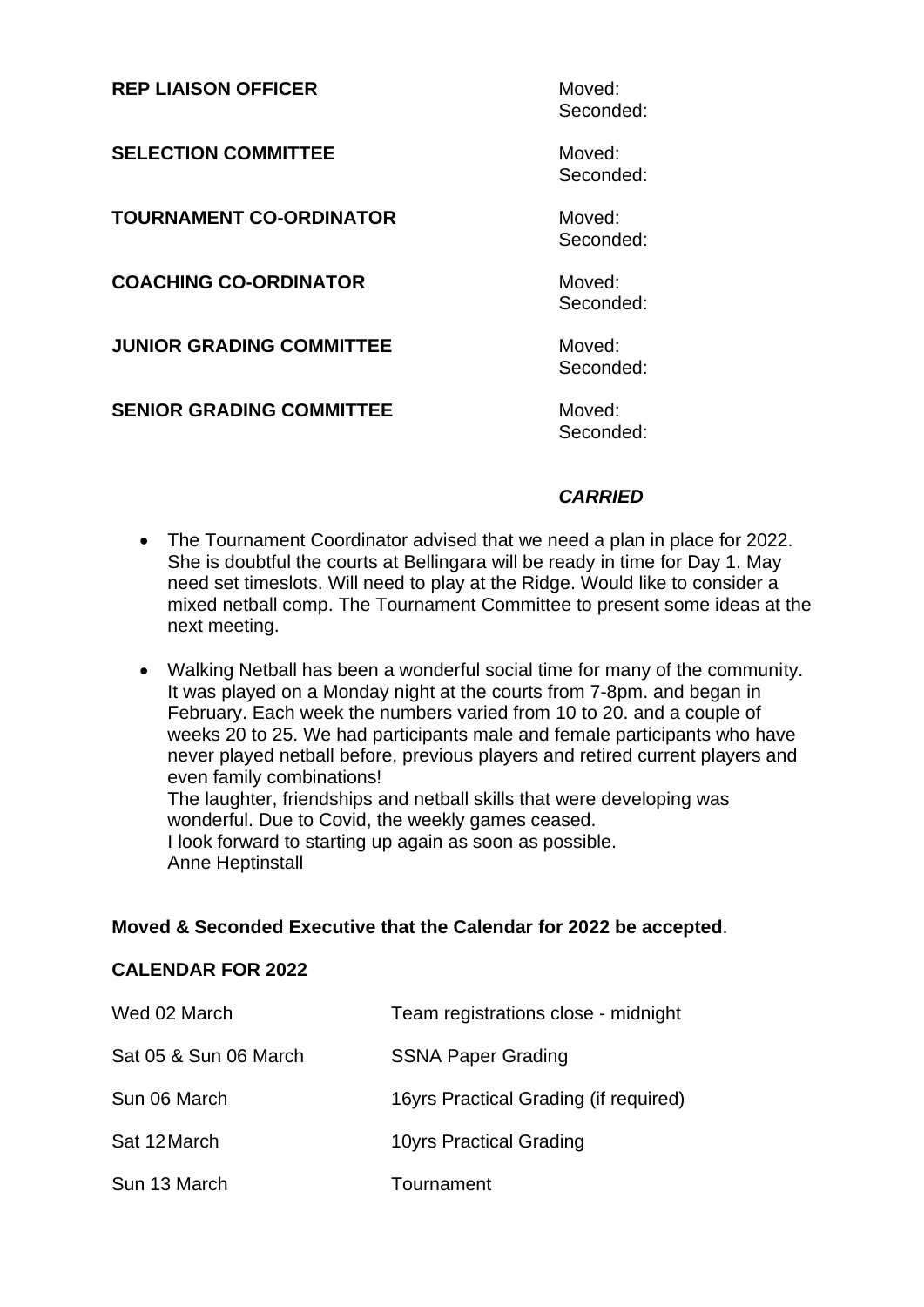| Sat 02 April | Day 1   |
|--------------|---------|
| Sat 09 April | Day 2   |
| Sat 30 April | Day $3$ |
| Sat 07 May   | Day 4   |

NB – the above play dates are subject to weather conditions.

## *CARRIED*

## **MOTIONS, POLICIES & CONSTITUTION CHANGES**

#### **Gymea N/C Motion 1**

"Any team regardless of the number of representative players, which is significantly stronger than the remainder of their "A" grade will be graded into a higher age "A" grade at the direction of the grading committee".

## **MOTION WITHDRAWN**

## **Gymea N/C Motion 2**

"To separate the 15/16-year age groups into separate age groups in 2022. Resolves difficulty in 15/16 practical grading difficulty at a club level grading two2 age groups by ability preference of players to stay with their peer group instead of being split potentially only for one season.

Will remove the need for the 15/16 practical grading"

## *LOST*

## **Fatima N/C Motion 1**

"That we alter the constitution regarding the finance committee: To provide that the President or her nominee be on the Committee To provide the Committee meet quarterly"

## *LOST*

## **Fatima N/C Motion 2**

"That the Vice President convene a working committee and report back to the delegates as to whether there are projects other than a second stadium to which accumulated funds could be appropriated"

## *CARRIED*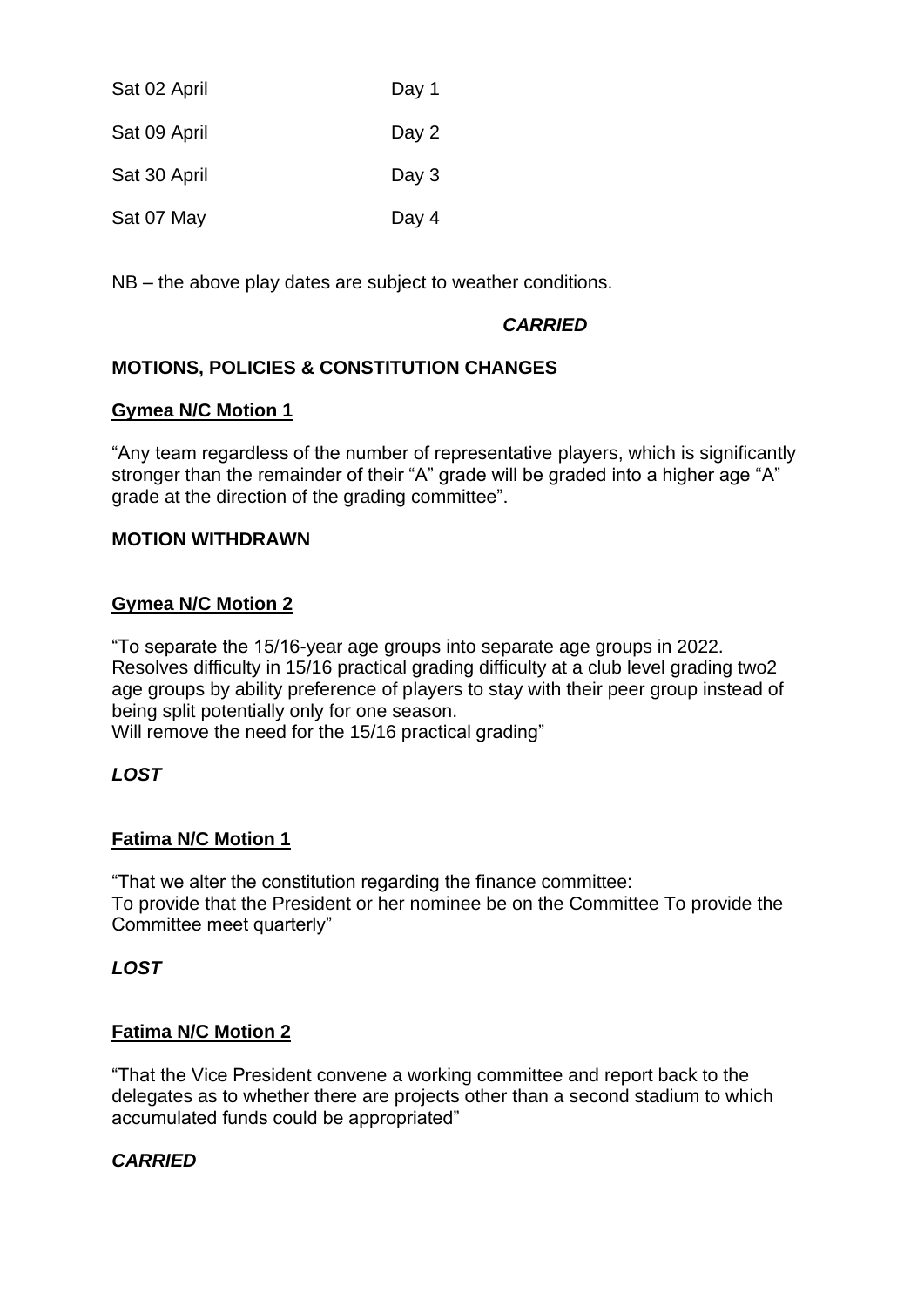## **ELECTION OF OFFICE BEARERS FOR THE YEAR 2022: NOMINATIONS FOR EXECUTIVE – 2022**

| <b>POSITION</b>                          | <b>NOMINEE</b>                                                                                 |
|------------------------------------------|------------------------------------------------------------------------------------------------|
| <b>PRESIDENT</b>                         | <b>Karen Salter</b><br><b>Julian Finch</b>                                                     |
| <b>VICE PRESIDENT</b>                    | Lisa Woodham                                                                                   |
| <b>SECRETARY</b>                         | Jenny Rees                                                                                     |
| <b>TREASURER</b>                         | Suzanne Woods                                                                                  |
| <b>REGISTRARS</b>                        | <b>Shirley Way</b><br><b>Kerry Phillips</b><br>Jenny Rees - withdrawn<br><b>Prue Haberecht</b> |
| <b>UMPIRES</b><br><b>CONVENOR</b>        | <b>Aynsley Dryden</b>                                                                          |
| <b>TOURNAMENT</b><br><b>CO-ORDINATOR</b> | Nerida Noble                                                                                   |
| <b>REP LIAISON</b><br><b>OFFICER</b>     | Vicki Kerr                                                                                     |

**COACHING** CO-ORDINATOR

## **NON-EXECUTIVE POSITIONS**

ASST UMPIRES **CONVENOR** 

SNR GRADING CONVENOR Julie Norman

JNR GRADING CONVENOR Maureen Finch

**OFFICER** 

RETURNING Maria Lynch (Falcons)

## **RESULTS OF VOTE: -**

President: Karen Salter 32 votes to 21

Nicole Adamson has nominated to Assist the SNR GRADING CONVENOR however this is not a current position the offer of assistance will be passed on to the Convenor

There have been withdrawals from the originally announced nominations.